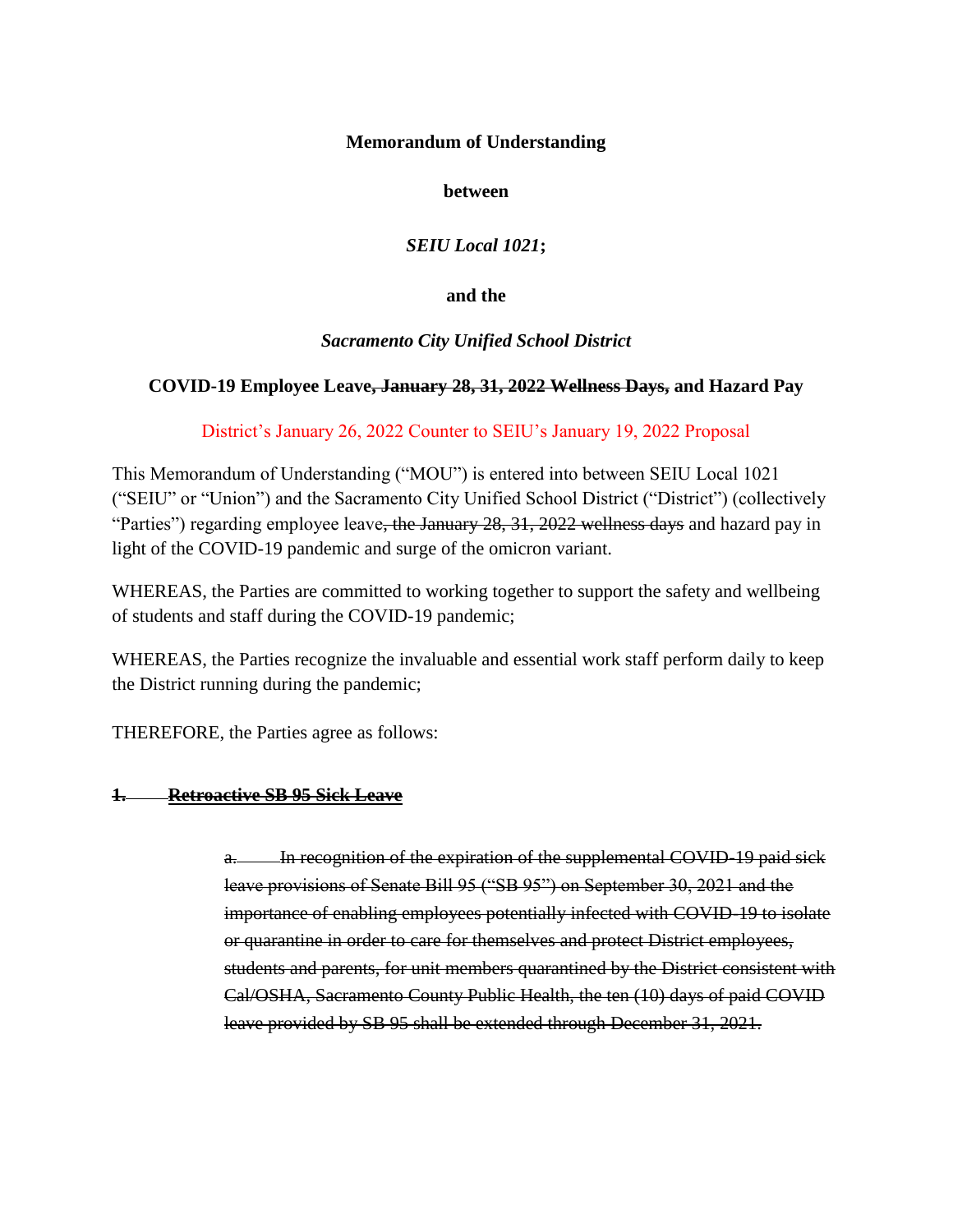For employees that took unpaid leave or accrued sick leave for reasons identified in SB 95, between September 30, 2021 and December 31, 2021, the District shall retroactively pay those employees for those days or restore sick leave banks with a cap of 10 days pursuant to a. above.

#### 2. **1. COVID-19 Leave for Employees.** Employees shall be provided a 10-day accrual of

COVID-19 leave effective January 1, 2021 through June 30, 2022 (not accumulative, thus employees are capped at a 10-day accrual for this category of leave). Employees shall be eligible for the COVID-19 leave established under this MOU if they fit into either of the following categories:

a. Employees quarantined by the District. For employees quarantined by the District, the District shall determine the quarantine period.

b. Employees who test positive for COVID-19 and provide the results of a positive COVID-19 test to the District.

For the remainder of the 2021-2022 school year and beginning January 1, 2022, any bargaining unit member who is required to quarantine or isolate for a demonstrated COVID related reason (e.g. COVID exposure and/or illness, caring for a COVID positive family member), may access up to ten (10) days of District-provided COVID Supplemental Leave to use during that time period. This leave does not accrue or accumulate and is not available after the end of the current 2021-2022 school year. If the State of California or Federal Government institutes COVIDrelated leave legislation, that leave will supersede and replace the ten (10) days offered by the District to employees (and will not be subject to the date limitations within this MOU). If the State or Federal Government institutes a form of COVID leave that applies to any period between January 1, 2022 and the end of the school year, the days of District-provided COVID Supplemental Leave District issued COVID leave that an employee has been provided or has used will be deducted from the amount allotted by the federal government or the state. For example, if the state issues ten days of COVID leave and an employee has used two days of District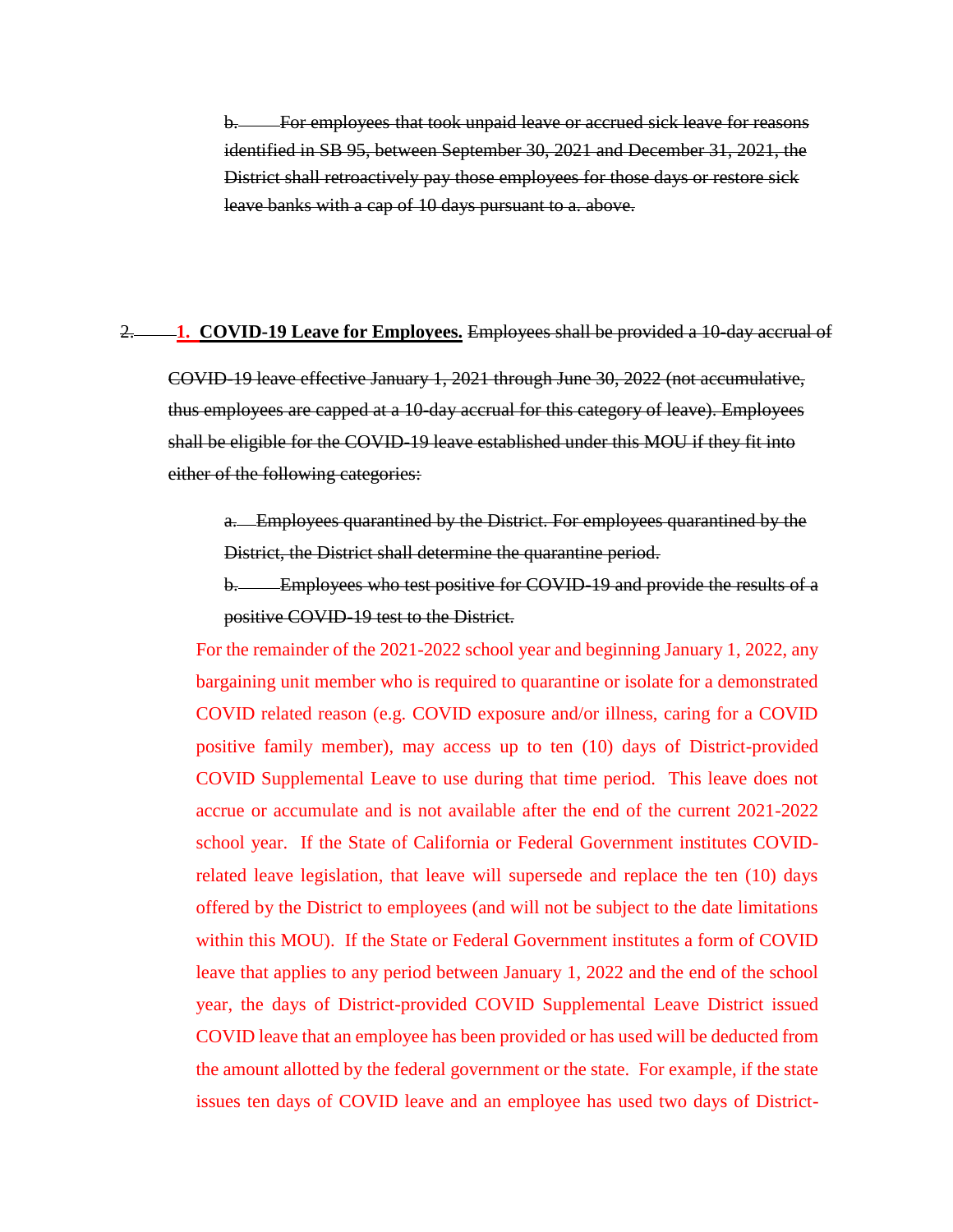provided COVID Supplemental Leave District-issued COVID leave, the two days used by the employee will be deducted from the ten state allocated days and the employee will have a total of eight days of COVID related leave available.

Nothing in this MOU shall supersede or conflict with Article 12 ("Leaves"), Section 12.13 ("Quarantine") in the parties' Collective Bargaining Agreement which states:

*Any employee absent from work due to quarantine enforced by public health authorities, but who is not personally sick, gets leave with full pay and the absence shall not be charged against accumulated or current sick leave credit. However, if the employee is sick and is under medical quarantine, the days of absence shall be counted against accumulated and current sick leave earnings. If the employee's illness develops after quarantine restrictions have been established, illness absence shall be charged against accumulated or current sick leave credit. A statement from a qualified physician or the public health authorities relative to the quarantine restrictions shall be required.*

#### **2. January 28, 31, 2022 Wellness Days**

a. To support the health and wellbeing of staff districtwide, January 28, 31, 2022 shall be Wellness Days for Union members scheduled to be on duty for the day. The Parties strongly encourage Union members to utilize the day to receive vaccinations and/or boosters and engage in self-directed learning on COVID-19 safety. The District shall distribute a list of locations to all employees where they may receive vaccination/booster shots.

#### **3. 2. Hazard Pay**

a. The District shall provide a one-time payment stipend to all bargaining unit employees who are fully vaccinated by January 31, 2022 in the amount of \$3,000\$750 the pay period and will receive the stipend by June 30, 2022.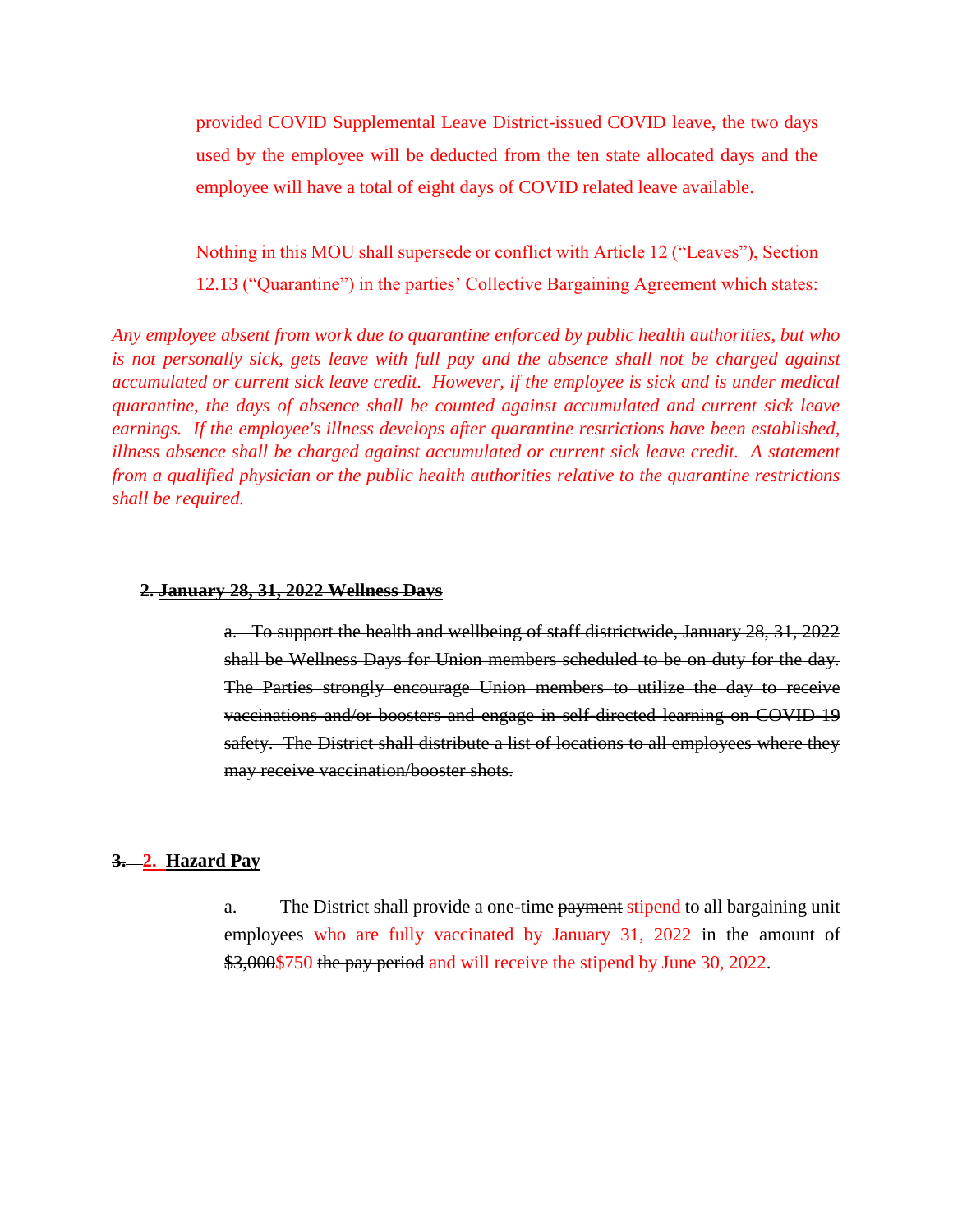The District shall provide a one-time stipend to all bargaining unit employees who are fully vaccinated by February 28, 2022 in the amount of \$500 and will receive the stipend by June 30, 2022. immediately following the execution of this agreement.

For purposes of this MOU, "fully vaccinated" means individuals who have received two doses of Moderna or Pfizer or a single dose of J&J.

## **3. Friday and Monday Work**

The District shall provide a one-time stipend to all fully-vaccinated bargaining unit employees who work every Friday and Monday (or Tuesday following a holiday that falls on a Monday) through June 30, 2022 in the amount of \$750 and will receive the stipend by June 30, 2022.

The District shall provide a one-time stipend to all fully-vaccinated bargaining unit employees who work 50% of all Fridays and Mondays (or Tuesdays following holidays that fall on a Monday) through June 30, 2022 in the amount of \$250 and will receive the stipend by June 30, 2022.

For purposes of this MOU, times spent on documented approved leaves and sick leaves will be considered time worked for purposes of the payment of the above one-time stipend.

### **4. Bus Drivers and Nutrition Services**

The District shall provide a one-time stipend to all fully-vaccinated bargaining unit employees who serve as bus drivers and who serve in the nutrition services department through June 30, 2022 in the amount of \$750 and will receive the stipend by June 30, 2022.

### **5. All Bargaining Unit Employees, Excluding Bus Drivers and Nutrition Services**

The District shall provide a one-time stipend to all fully vaccinated bargaining unit employees, excluding those who serve as bus drivers and who serve in the nutrition services department, through June 30, 2022 in the amount of \$500 and will receive the stipend by June 30, 2022.

The stipends referenced in Sections 3-5 above will be subject to all applicable State and Federal statutory taxes, unemployment insurance, worker's compensation and STRS or PERS.

All components of all existing agreements, including side letters, between SEIU and the District not addressed by the terms of this MOU shall remain in full effect.